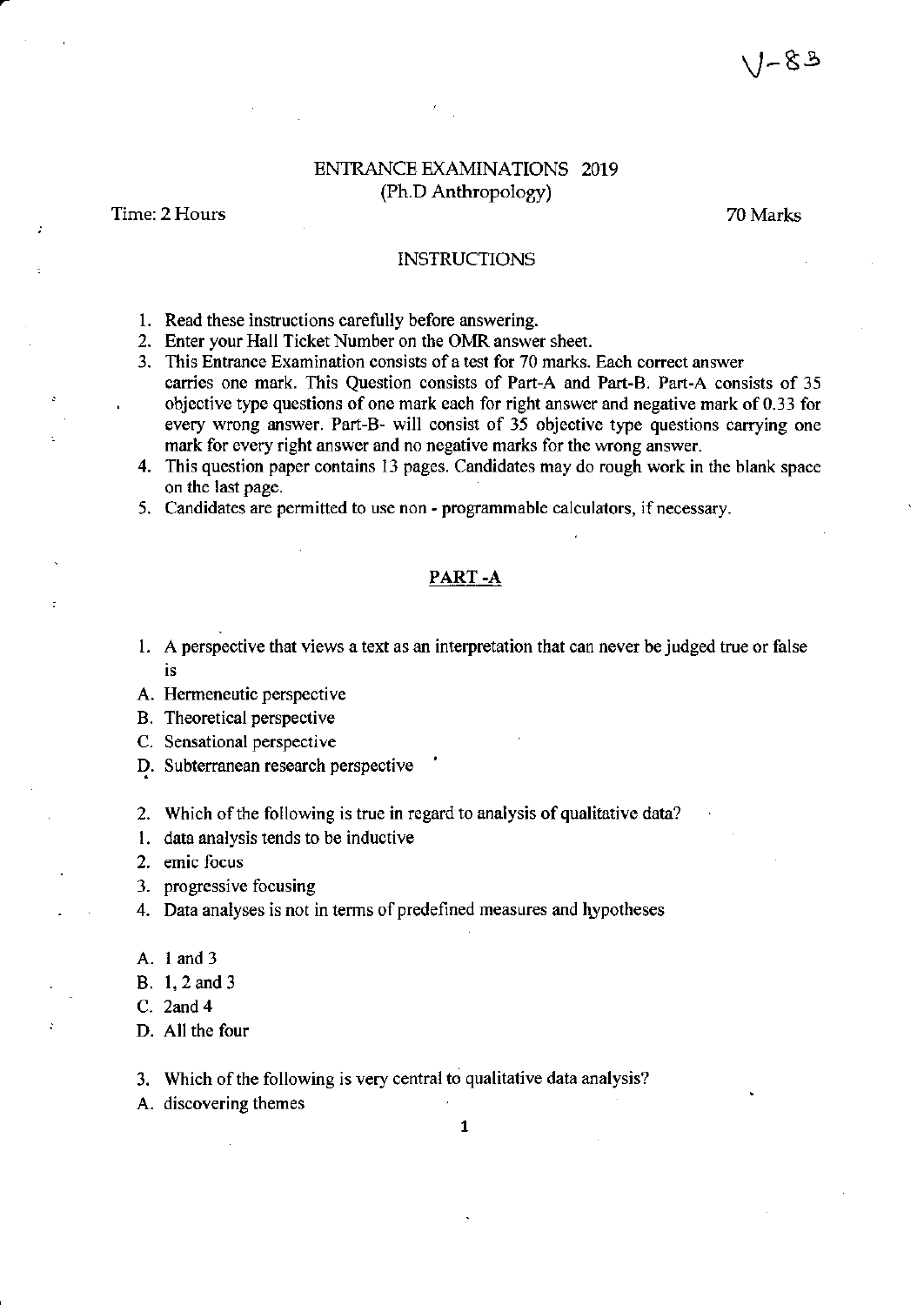- B. preparing of maps
- C. verifying data with key informants
- D. quantification of perceptions

4. Searching through text for metaphors and analogies in any qualitative data analysis has

- A. High value
- B. No value
- C. Limited value and only for some research on aging
- D. Some value when data is obtained from women respondents
- 5. Identify the computer software for analysis of qualitative data
- A. Anthropac
- B. Ethnos
- C. Code and correct
- D. Texts and themes
- 6. Which of the following is not useful for collecting qualitative data?
- A. Census
- B. Case study
- C. Narratives
- D. Focus Croup Discussions
- 7. Which of the following may help in qualitative research?
- A. Participant observation
- B. Social survey
- C. Household census
- D. Collection of data by women field investigators
- 8. Which of the following is not PRA technique?
- A. Disguised participant observation
- B. Transect walk
- C. Free listing and sorting
- D. focus group Discussion
- 9. Ethnography is
- A. Generalized socio-cultural anthropology
- B. Particularized social cultural anthropology
- C. A sub division of anthropology
- D. Not related to anthropology

 $\setminus$  1 –  $\setminus$  3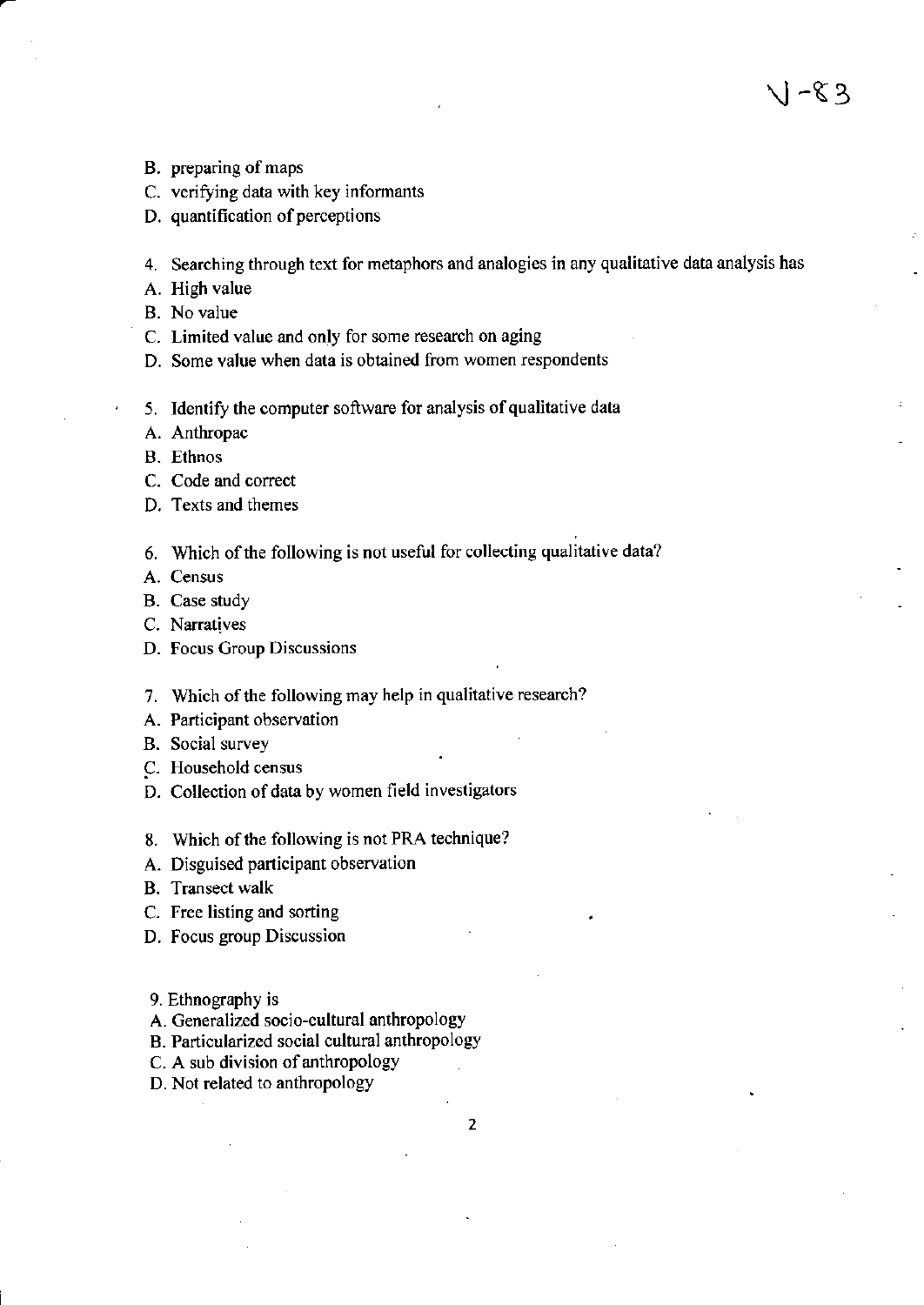10. A device employed in order to aid the interpretation of reality and the building of theory is known as

A. Map

- **B.** Assumption
- C. Pre Supposition
- D. Model
- 11. As an observer of facts, anthropologist cannot remain as spectator but has to involve himself into interaction with people whom he studies. This is called

A. Interview

**B.** Action Anthropology

C. Genealogical method

- D. Participant observation
- 12. is a technique to ensure a systematic communication between the field worker and the people. It is a device for collecting data required to test hypothesis in social research.
- A. The case study method
- B. Interview
- C. Ethnography
- D. Observation
- 13. New ethnography is
- A. Misnomer for what it is
- B. Is a synonym of ethno science
- C. It has been conceptualized as theoretical discipline
- D. It has come up as a modified version of ethnography
- 14. Idiographic studies and nomothetic studies are the varieties of
- A. Cross cultural studies
- **B.** Racial studies
- C. Ethnic studies
- D. Psychological studies

15. According to inductive assumption, the collection of data was to be objective, unbiased and

- A. Free of theory
- B. Obtained by application of theory
- C. Hypothetical
- D. Imaginative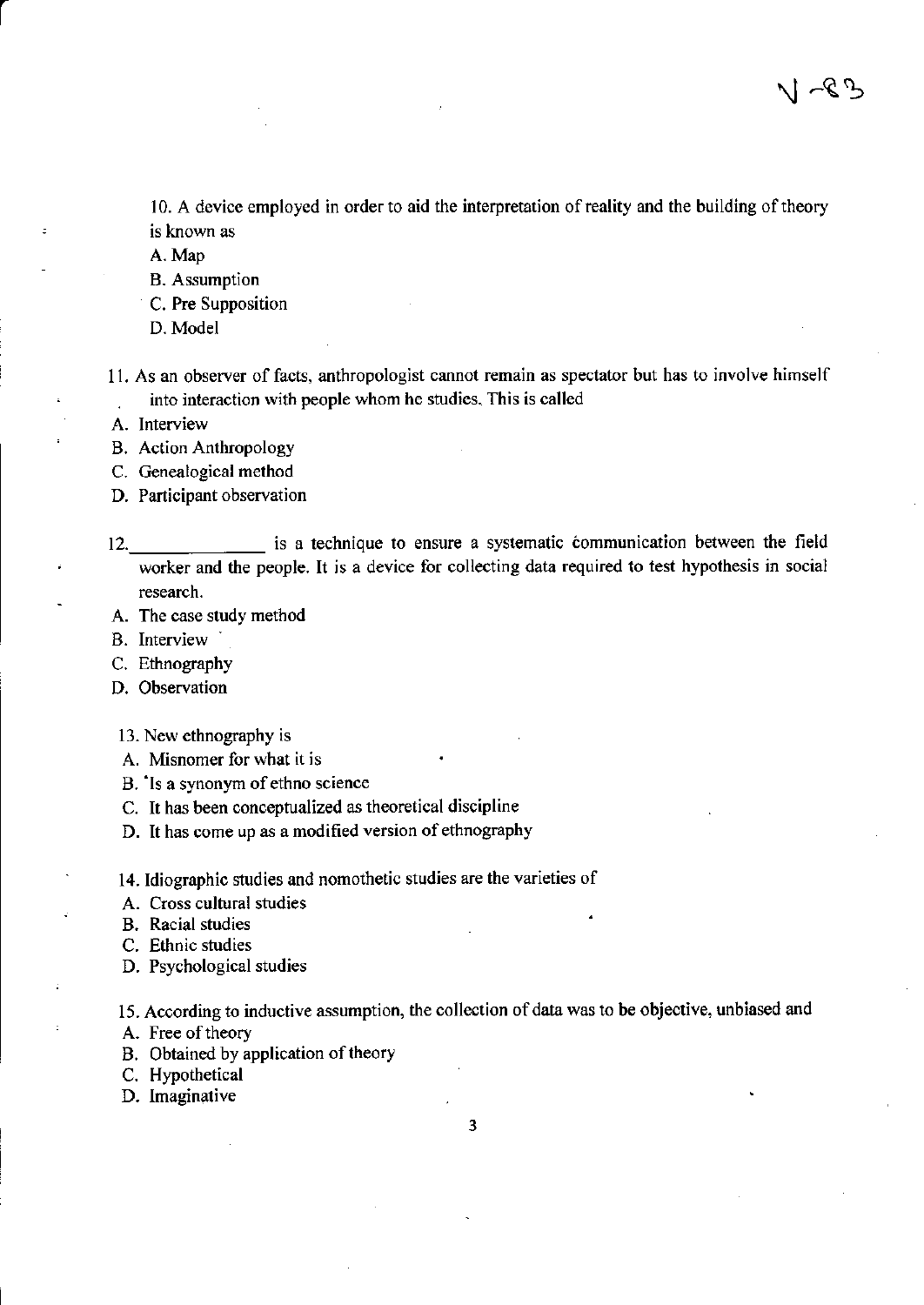16.A test of statistical significance indicates how confident the researcher is about:

A. The inter-coder reliability of their structured interview schedule

B. Understanding the difference between bivariate and multivariate analysis

C. Using the numerical data

D. Generalizing their findings ftom the sample to the population

17. Which of the following statements are true?

A. The larger the sample size, the larger the confidence interval

B. The smaller the sample size, the geater the sampling error

C. The more categories being measured, the smaller the sample size

D. A confidence level of 95 percent is always sufficient

l8.An ordinal soale is

A. The simplest form of measurement

B. A scale with an absolute zero point

C. A rank-order scale of measurement

D. A scale with equal intervals between ranks

19. The measure of the extent to which responses vary from the mean is called:

A. The mode

B. The normal distribution

C. The standard deviation

D. The variance

20. A graph that uses vertical bars to represent data is called:

A. A bar chart

B. A pie chart

C. A line graph

D. A vertical graph

21. How would you print a bar chart that you have just produced in SPSS?

A. In Output Viewer, click File, Print, select the bar chart and click OK

B. In Variable Viewer, open bar chart, click File, Print, OK

C. In Chart Editor, click Descriptive Statistics, Print, OK

D.In Data Editor, open Graphs dialog box, click Save, OK

22.What does the operation "Recode into Different Variables" in SPSS do to the data? A. Replaces missing data with some random scores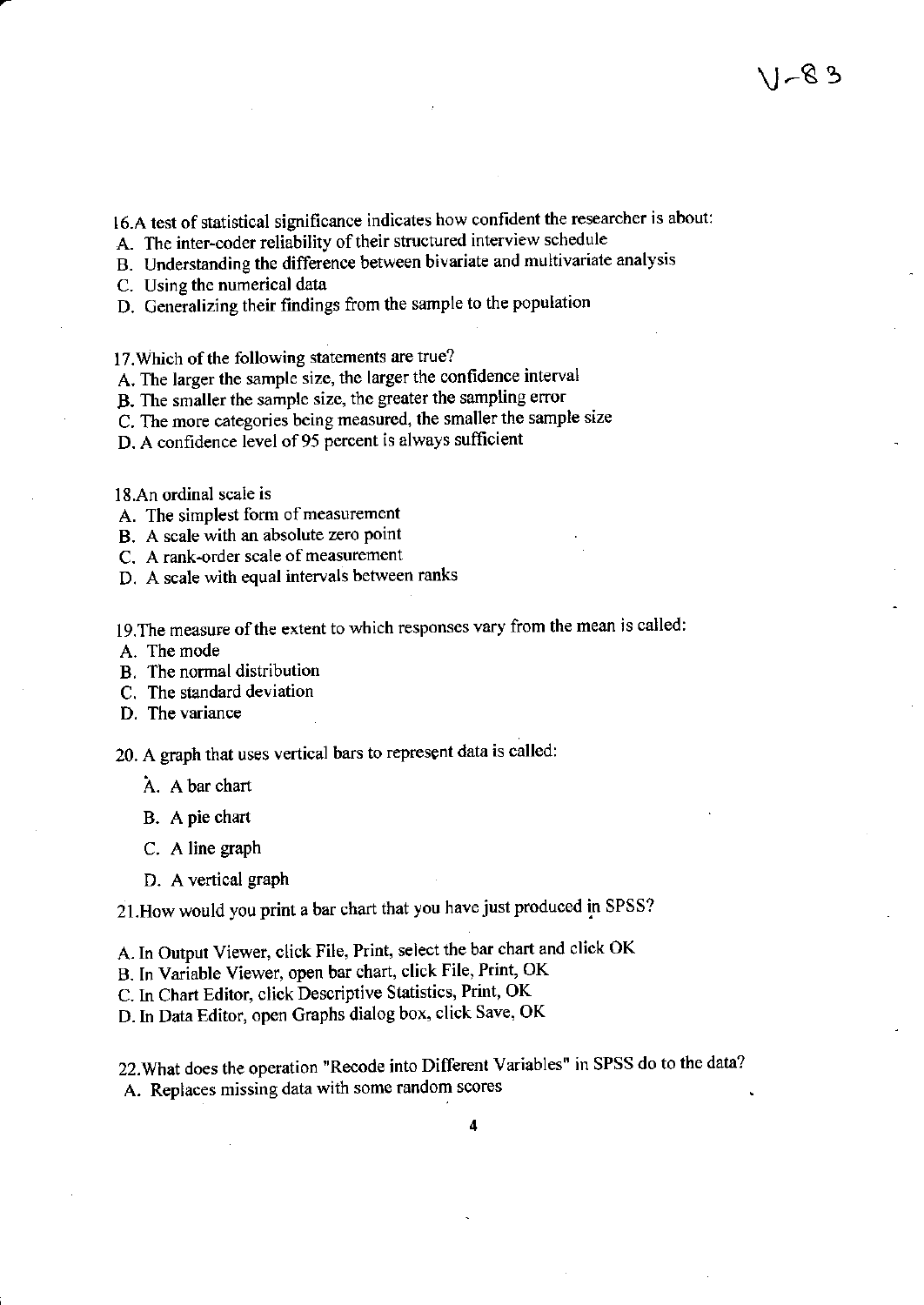- B. Reverses the position of the independent and dependent variable on a graph
- C. Redistributes a range of values into a new set of categories and creates a new variable
- D. Represents the data in the form of a pie chart
- <sup>23</sup>.What is the difference between measures and indicators?
- A. Indicators are unambiguous quantities, whereas measures are subjective and value-laden
- B. Indicators have a more direct relationship to the underlying concept than measures
- C. Measures are intuitively devised and then applied as if they were direct indicators of a concept
- D. Measures are unambiguous quantities, whereas indicators are devised from common sense understandings
- 24. Which of the following is not a type of non-probability sampling?
- A. Snowball sampling
- B. Stratified random sampling
- C. Quota sampling
- D. Convenience sampling
- 25. What is the aim of Quantitative content analysis?
- A. Objectively and systematically measure the content of a text
- B. Reach an interpretive understanding of social action
- C. Engage in a critical dialogue about ethical issues in research
- D. Randomly summarize research findings
- is the degree to which observations of a study are repeatable 26.
- A. Reliability
- **B.** Validity
- C. Applicability
- D. Objectivity
- 27. Which one of the following statistic is used by the researcher to convey how much differences ate there between lowest and the highest scores
- A. Mode
- B. Median
- C. Range
- D. Mean

28.Major disadvantages of sampling technique are

- A. Need to recruit, train and supervise large number of interviewers
- B. Time consuming, Costly, Difficult to process
- C. Not Standardized
- D. Problem of Level of confidence, error and representativeness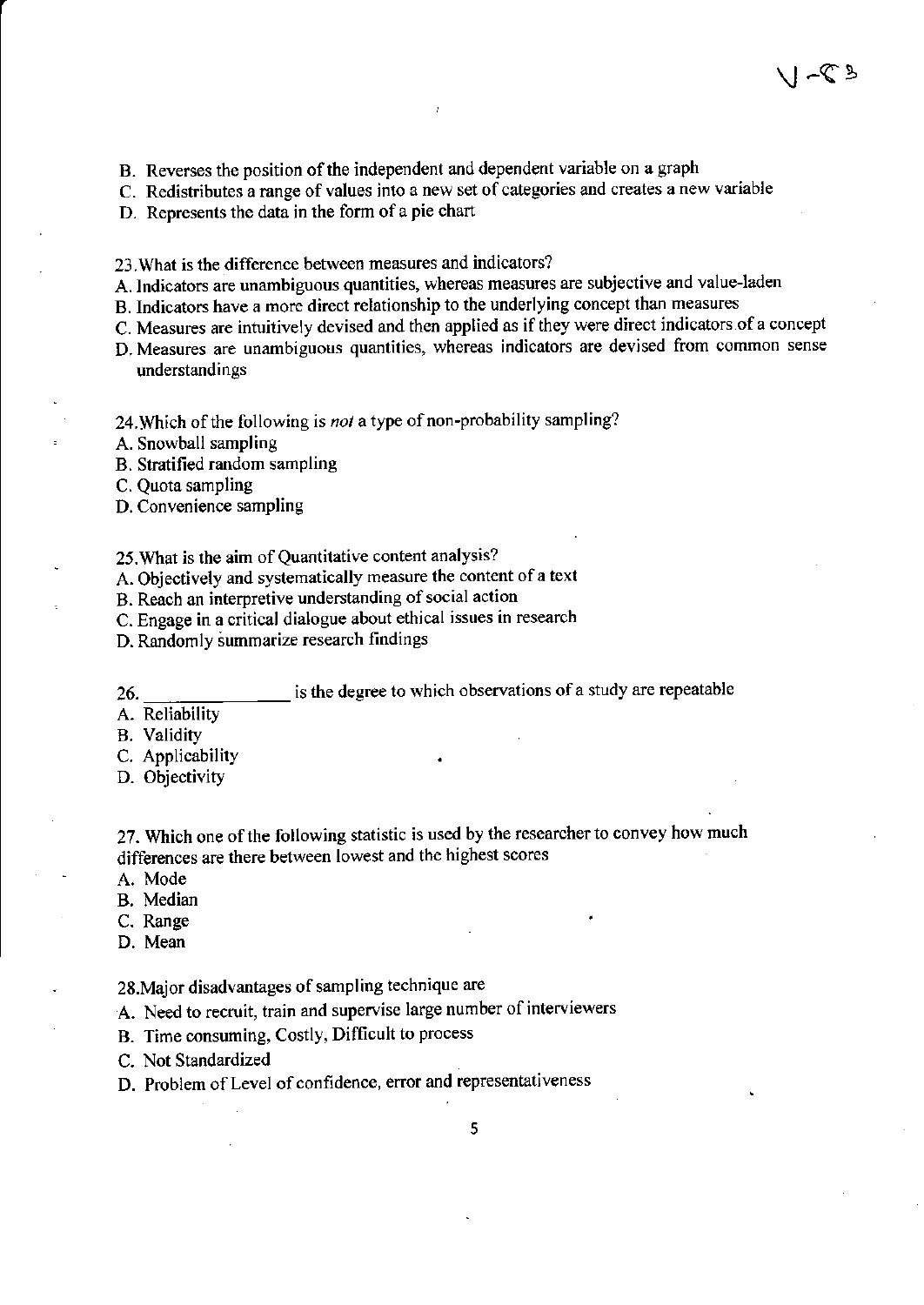- 29. Which statistic is used to compare the mean height of four samples of children of the same age obtained from different hamlets
- A. Chi-Square test
- B. t test
- C. One-way ANOVA
- D. Range
- 30. Name the statistic which is used to compare relation between two variables specially the effect of independent variable on dependent variable

A.  $X^2$ test

- B. Regression Analysis
- C. Correlation Analysis
- D. ANOVA

31. Which of the following statistic is used to test for independence of two variables

- A. Correlation Analysis
- B. Regression Analysis

C. X<sup>2</sup>test

 $\ddot{\phantom{1}}$ 

- D. Standard deviation
- 32. Which one of the following is the characteristic of quantitative research.
- A. Researcher's attitude towards subjects is neutral and detached
- B. Researcher's attitude is empathy and attached
- C. Researcher's interest in selected cases
- D. Researcher is interested in identification with the subjects

33. Which of the following statement is true about questionnaire

- 1. Only the question is standardizgd and the answer is expressed freely.
- 2. Both the question and the answer are standardized.
- 3. Neither the question nor the answer are standardized.

A. Only 2 is true

B. Only lis true

- C. I is false & 3 is true
- D. only 3 is true

34.Name the technique used for assessing interpersonal relations among individuals in groups

A. Guttman's scale

B. Likert Scale

C. Carrol rating scale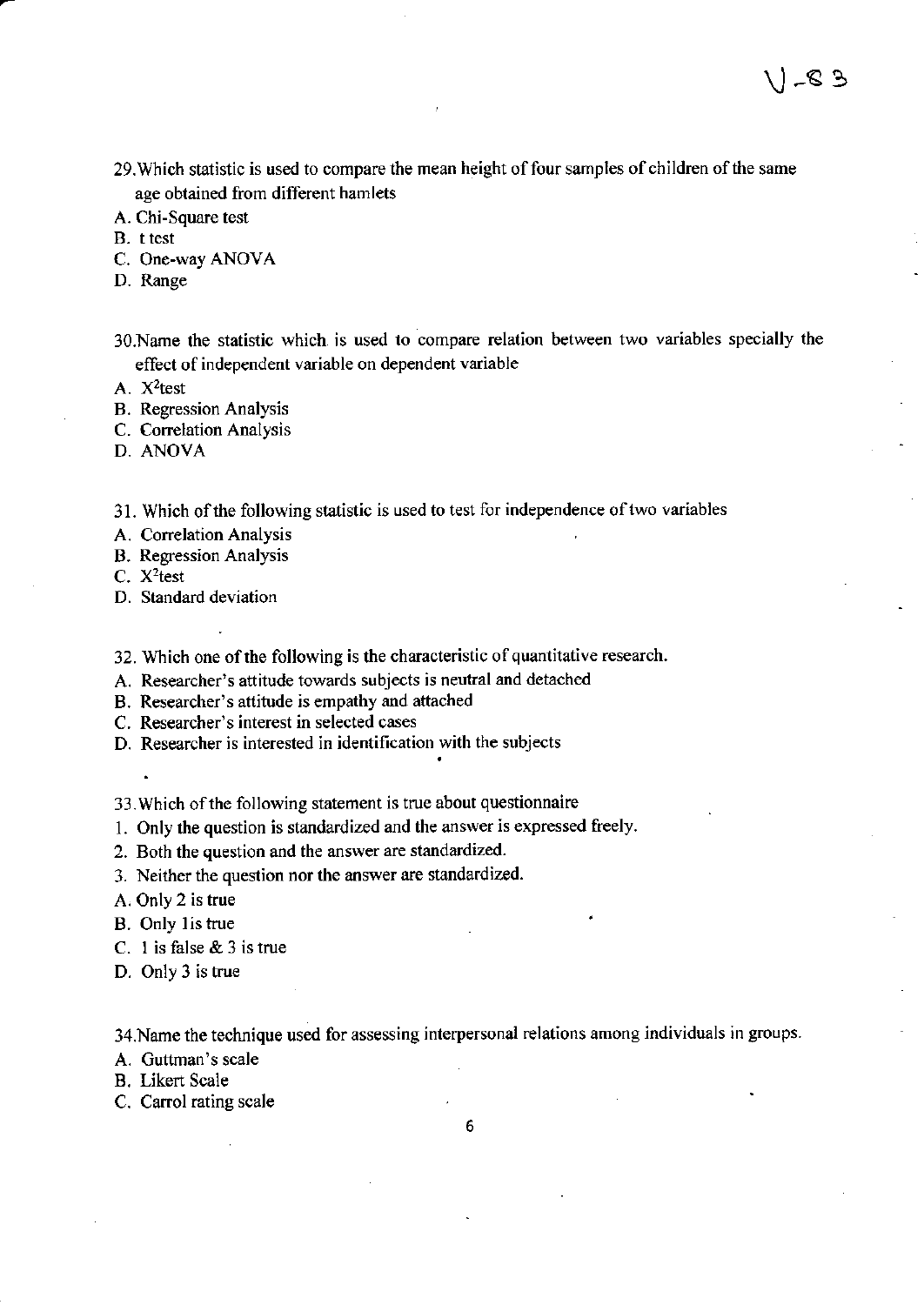\ -83

#### D. Sociometric testing

35. Name the scale which uses dichotomous item responses and has reproducibility ofthe scale.

A. Likert's Scale

B. Sociometry

C. Guttman's Scalogram

D. Additive scale

#### PART.B

36. 'schema theory' states that

A. knowledge is not organized into units

B. knowledge is shared among members of a society

C. knowledge is a system of symbols

D. knowledge is static

37. The concept of'culture circle' is associated with

A. American diffusionism

B. German diffusionism

C. British diffusionism

D. neo-evolutionism

38. A system of kinship reckoning in which all the members of the same sex and generation are referred to by the same term is called

A. Eskimo kinship system

B. Hawaiian kinship system

C. Sudanese kinship system

D. Omaha kinship system

39. 'Modal personality' is an objective measure of personality traits in a society which involves

A. case study method

B. formal analysis

C. statistical mode of analysis

D. componential analysis

40. 'Culture as text' is a perspective viewing culture as made up of

A. symbols that embody meaning

B. secondary information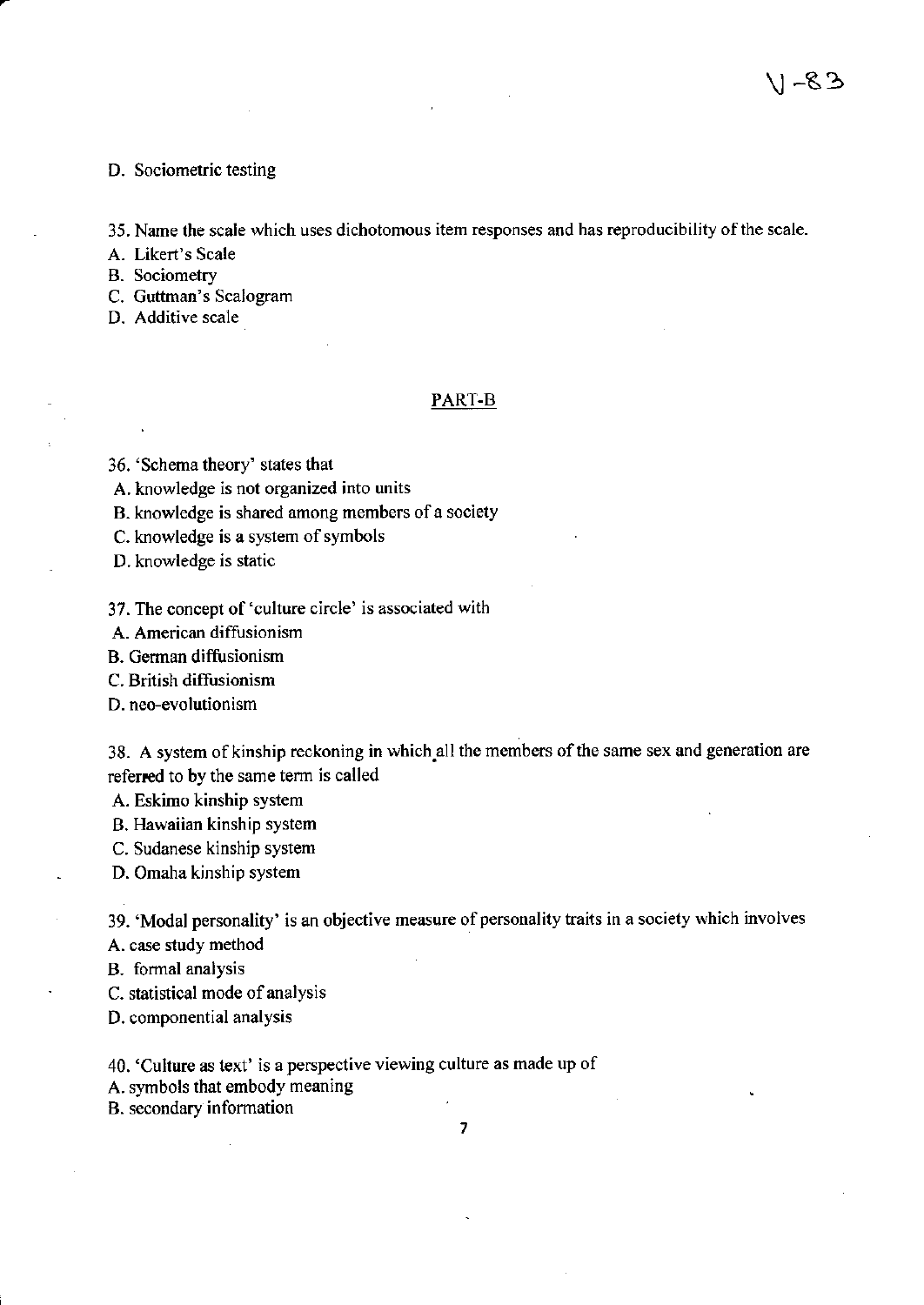C. historical data

D. logical systems of thoughts

41. Match the items in List - I with the items in List - II. Use the code given below: List - I List -<br>
a. Claude Levi - Strauss (i) Social Structure

- a. Claude Levi Strauss (i) Social Structure<br>b. George Peter Murdock (ii) Man and His works
- b. George Peter Murdock (ii) Man and H<br>c. E.E. Evans Pritchard (iii) The Nuer
- c. E.E. Evans Pritchard<br>d. Melville J. Herskovits
- 
- 
- 
- 
- (iv) The Elementary Structures of Kinship

Code:

(i) (ii) (iii) (iv) A. (a) (c) (d) (b) B. (d) (c) (b) (a) C. (b) (d) (c) (a) D. (a) (b) (c) (d)

42. Given below are two statements, one is labelled as Assertion (A) and the other is labelled as Reason (R).

Assertion (A): l9th century evolutionism in anthropology is also referred to as'Parallel evolution'.

Reason (R): According to parallel evolutionism, the culture emerges once and once only in favourable circumstances, and then it spreads through diffusion and migration. In the context of the above two statements which one of the following is correct?

A. Both  $(A)$  and  $(R)$  are true and  $(R)$  is the correct explanation of  $(A)$ .

B. Both  $(A)$  and  $(R)$  are true and  $(R)$  is not the correct explanation of  $(A)$ .

C. (A) is true, but (R) is false.

D. (A) is false, but (R) is true.

43. Theories relating to social sfucture have been given by

- a. Radcliffe Brown
- b. S.F.Nadel
- c. Edmund Leach
- d. Bronislaw Malinowski
	- A. a,b&donly
	- B. a,b&conly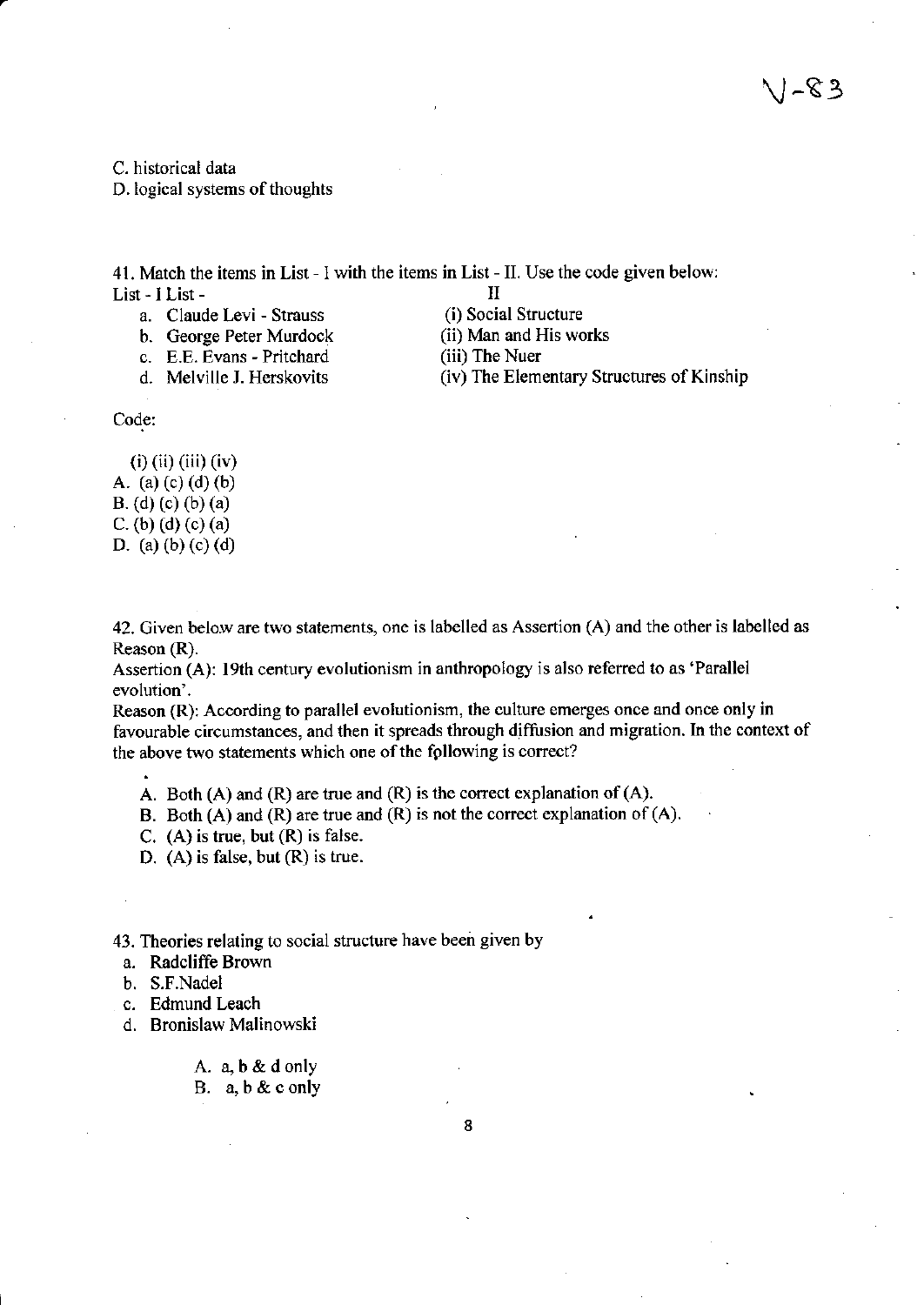- C. All  $a, b, c \& d$
- D. a, c and d only

44. The idea of'functional unity' in understanding society is demonstrated by

A. Evans-Pritchard

B. Malinowski

- C. Radcliffe-Brown
- D. Herbert Spencer

45. Culturology is proposed by the which anthropologist?

A. Julian Steward

B. Leslie White

C. Roy Rappaport

D. Talal Azad

## 46. The concept of 'levels of socio cultural integration' was given by

A. L. P Vidyarthi

B. Claude Levi-Strauss

C. L.H Morgan

- D. Julian Steward
- 47. The lrrigation Hypothesis in state formation was given by
- A. L.A White

B. Clifford Ceertz

C. Karl Wiftfogel

D. Richard Lee

48. Match the thoughts on social structure with the anthrcpologist

- a. Relationships institutionally defined and regulated b. Distribution of power between individuals or groups
- (i) S.F Nadel

(ii) Radcliffe-Brown

- (iii) E.R Leach
	- (iv) Evans-Pritchard

d. Structure as transposable

c. Family is not part of social structure

- $(i)$  (ii) (iii) (iv) A. (a) (c) (d) (b)
- B. (d) (a) (b) (c)
- C. (b) (d) (c) (a)

D. (a) (b) (c) (d)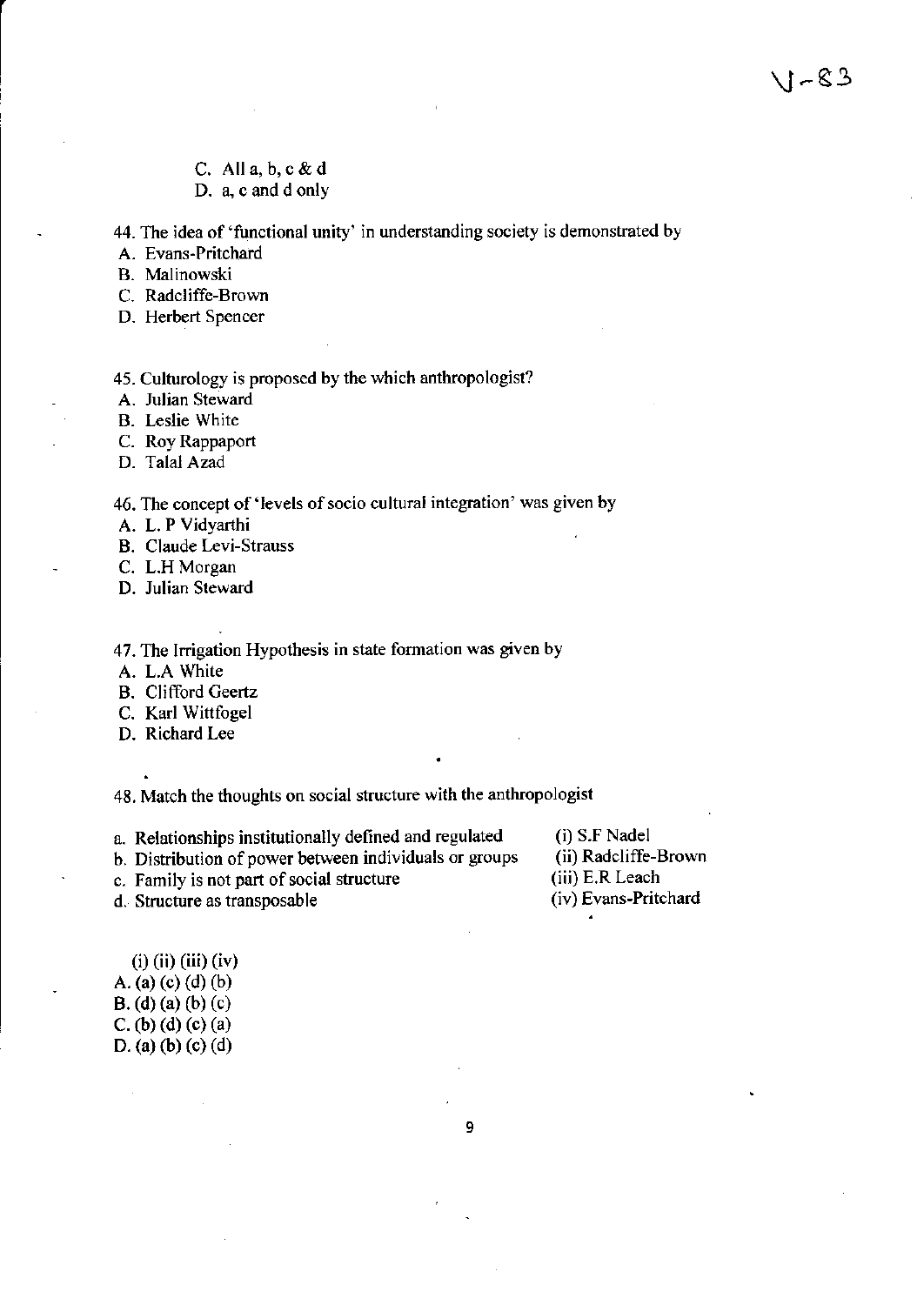49. The analysis of life as a game and treated individuals as rational actors that sought personal advantage was developed bY

 $1 - 83$ 

A. Sherry Ortner

B. Max Gluckman

C. Clifford Geertz

D. Fredrik Barth

50. According to M.N. Srinivas the 'real' unit of caste system is

A. Family

B. Clan

C. Sub-caste

D. Vama

51. The regulation of mate selection in Hindu society is subsumed under the concepts of endogamy, exogamy, and

A. Hypergamy

B. Hypogamy

C.Isogamy

D. Polygamy .

52. Comparing kinship system of North and South India, which one of the following statements is not true?

- A. in the North, every kinship term clearly indicates whether the persons referred to is a blood relation or an affinal kin
- B. maniage does not symbolize woman's separation from her father's house in the South
- C. in the North, marriage is to widen the kinship group

D. in the South, marriage is not to strengthen the already existing bonds

53. Which one among the following statements is not true about Jajmani system

- A. Prevents higher caste's prestige
- B. Maintains division of labour
- C. The actual links are between families rather than caste
- D. Serves to maintain Indian village as a self-sufficient community

54. The scheme called TRYSEM was started to provide technical skills to the rural youth for employment in the field of

A. agriculture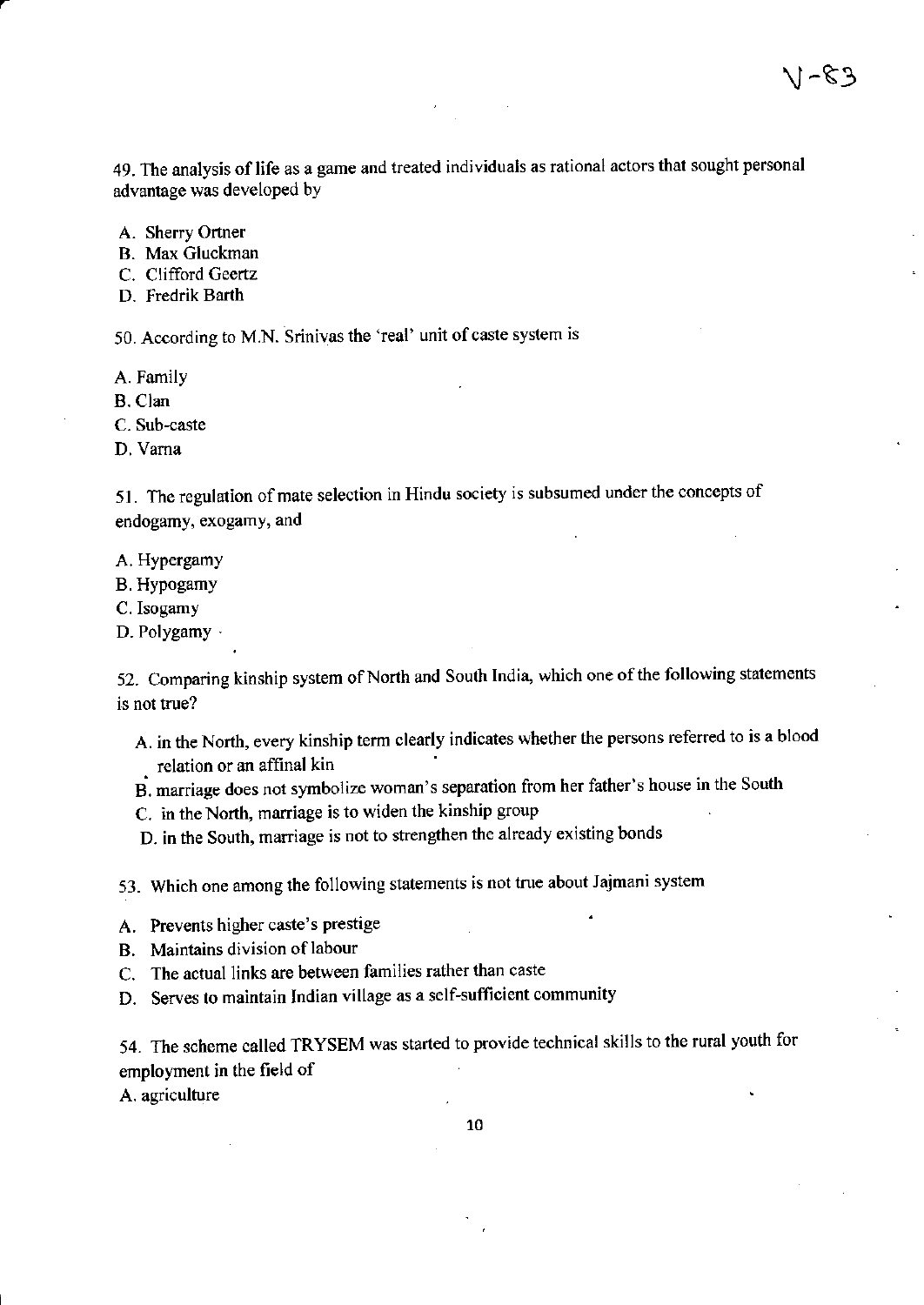B. industry

C. business activities

D. all the above

55. The first Five Year Plan mainly focused in the development of

A. Education

B. industry

C. agriculture

D. technology

56. Hypergamous marriages are stategies by which caste sand families maintain their

 $1 - 83$ 

A. wealth

B. rank and prestige

C. affinal relationship

D. group solidarity

57. The term for the conventional concept 'caste' in David Mandelbaum's work is

A. Jati

B. Jati-clusters'

C. Vama

D. Gotra

58. Who among the following is a staunch supporter of assimilationist approach for Indian tribals?

A. Venier Elwin

B. J.L Nehru

C. G.S. Ghurye

D. A.V Thakkar

5g.Applied anthropology during the colonial period was more helpful to

A. Traders and missionaries

B. Administrators

C. Building theories of social change

D. Natives.

60. Applied anthropologists in lndia paid less attention to

1. Evaluation studies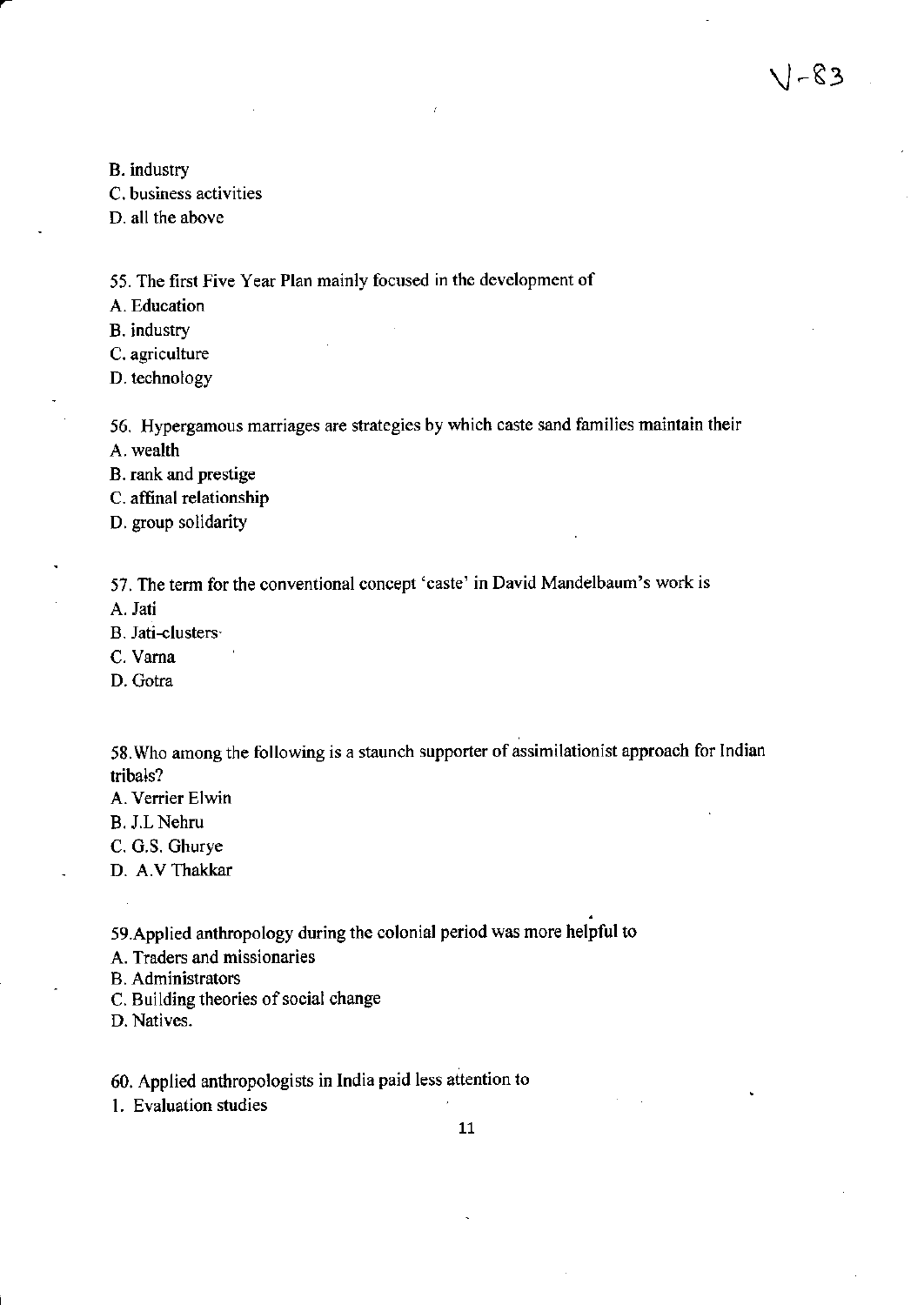48-11

- 2. Social impact assessment studies
- 3. Advocacy

4. Technology development research

A. 1,2,

- B. 2,3,
- $C. 3,4,$
- D. 4, 1,

61. Smallpox and chickenpox are considered as visitation of goddess in rural areas. Hence people refuse to take medical help. This example represents

A. Social barrier to change

B. Psychological barrier to change

C. Cultural barrier to change

D. Structural barrier to change

62. A feature of anthropology that contributes to its potential as a policy science and allows a fuller understanding of sociocultural realities is

A. an emic view.

B. an etic view.

C. ethnocentrism.

D. the use of ethnography

63. During World War II anthropologists helped with the war effort in which of the following ways?

A. studying national cultures during wartime

B. studying about food preferences and rationing

C. conducting national character studies

D. By writing ethnographic monographs

64. The work of an applied anthropologists is best described as

- a. A social doctor
- b. A social engineer
- c. Social thinker
- d. Social critique
- A. i and ii
- B. ii and iii
- C. iii and iv
- D. iv and i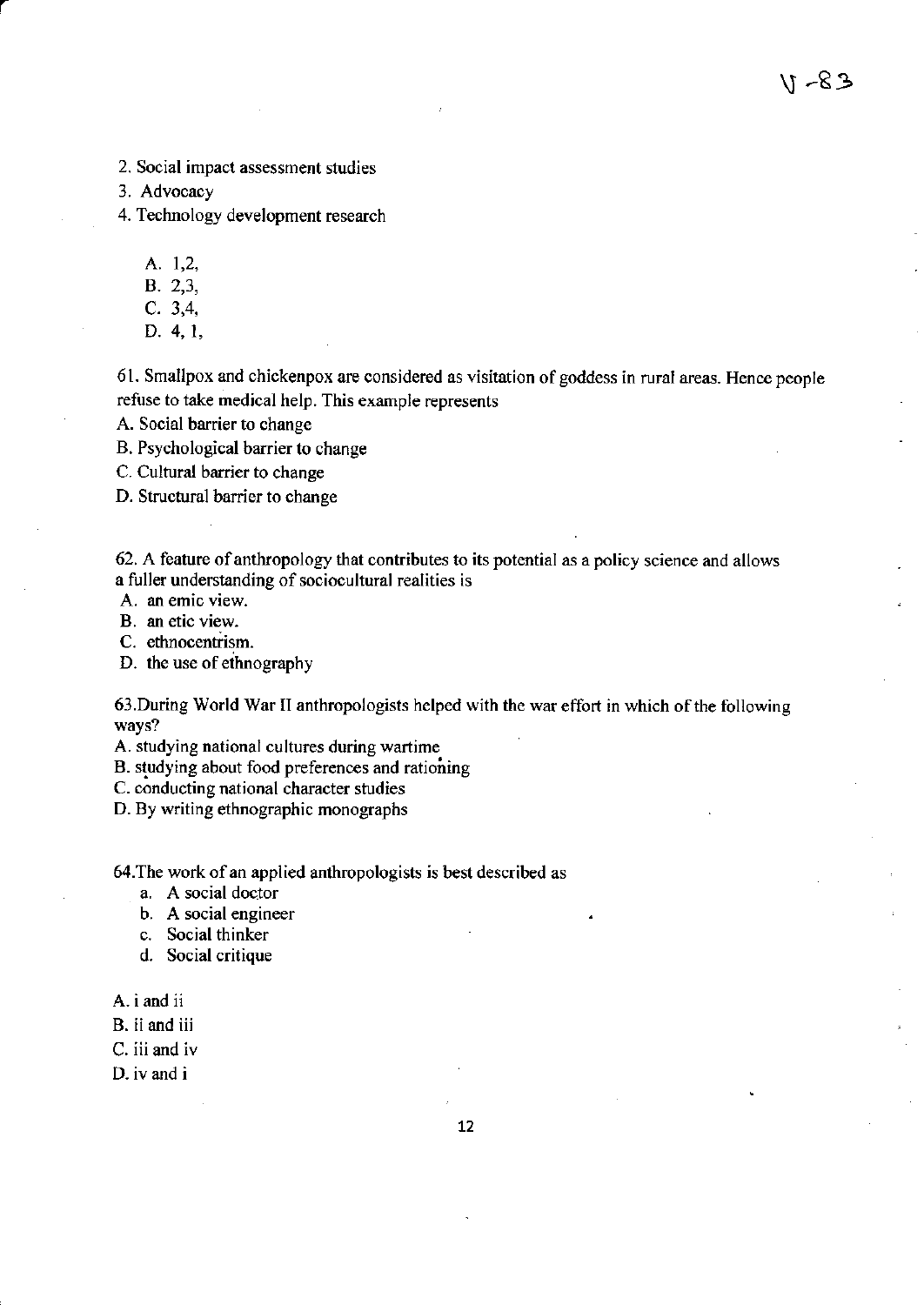65. The anthropologist who is associated with concept of tribal sub-plan

A. V. Elwin

B. Buddhadeb Choudhury

C. S.C Dube

D. L.P. Vidyarthi

66.'Yuganta: The End of an Epoch', a work that earned Sahitya Academy Award to a woman anthropologist in lndia, was authored by:

A. Iravati Karve

B. Leela Dube

C. Shalina Mehta

D. Angana P. Chatterji

67. Who of the following is not a colonial anthropologist in India?

A. Chris Fuller

B. Herbert Risley<br>C. William Crook

C. William Crooke<br>D. J.H.Hooton

J.H.Hooton

68.Trude Scarlett Epstein's book based on her fieldwork in India is titled as:

A. Economic development and social change in South India

**B.** Rural voices

C. Changing lndian villages

D. Society in India

69.Abbe Dubois, a French missionary in Mysore wrote on

A. Caste and interrelationships between castes

B. Tribe-caste continuum

C. Tribes in Coorg

D. Marriage practices of South Indian Brahmins

70.Who founded thejoumal, Man in India in 1921?

A. S. C. Roy

B. G. S. Ghurye

C. Gopala Sarana

D. T.N. Madan

e de de de de